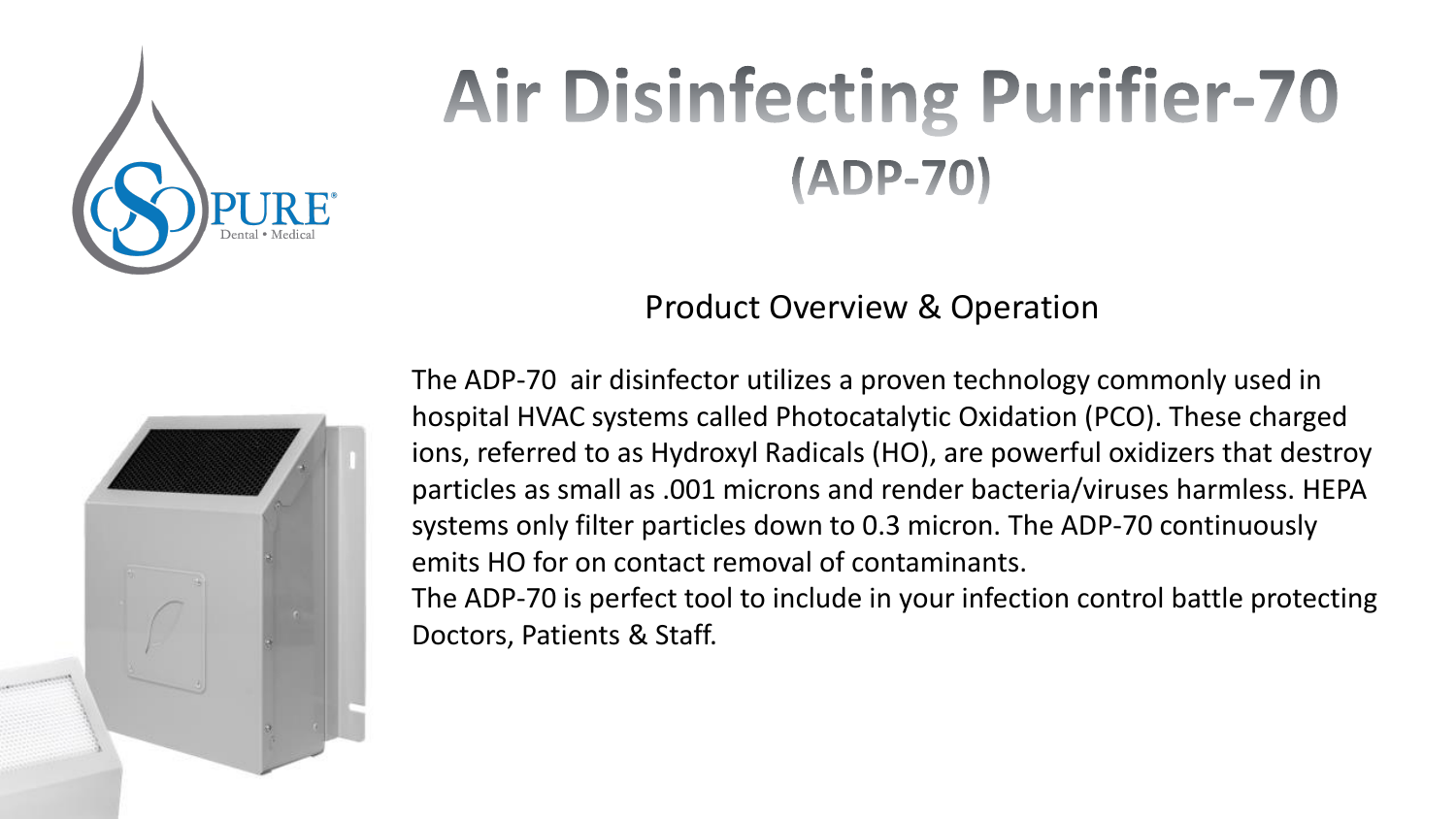

## **Air Disinfecting Purifier -70** (ADP-70)

#### Utilized anywhere infection control is warranted:

- Patient waiting areas
- Employee break rooms
- Operatory rooms
- Sterilization center
- Lab Processing
- Implant Processing
- Denture

#### Contaminant Removal:

- Pathogens
	- Bacteria & virus
- Particulates
	- Dust & Allergens
- Volatile Organic Compounds (VOC)
	- Resins & Formaldehydes
- Chemically Active Compounds (CAC)
	- Solvents & Compounds